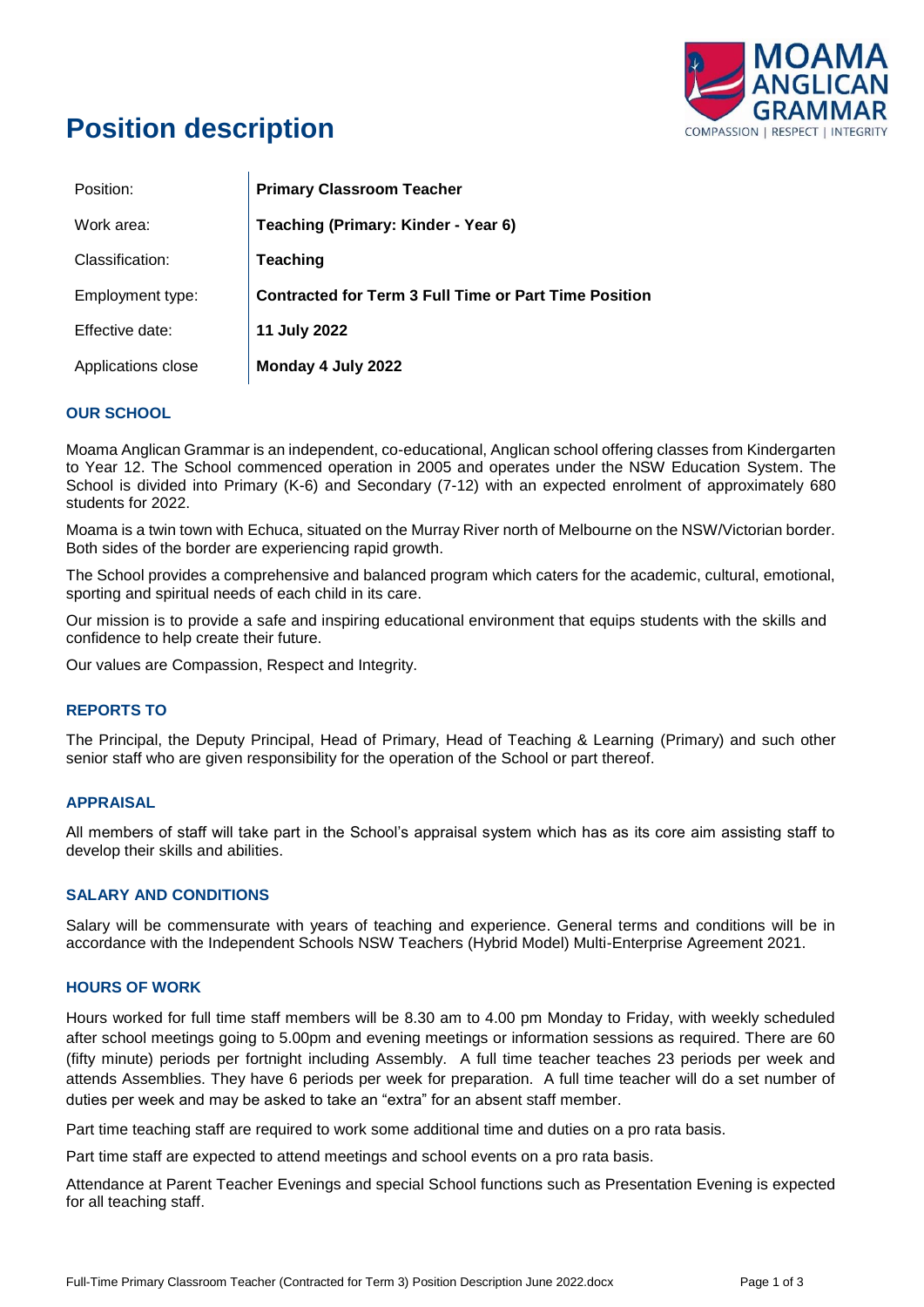## **KEY AREAS OF RESPONSIBILITY**

#### **Duties:**

- Take responsibility for the pastoral care and behaviour management of the students in their care on a day-to-day basis, paying attention to their spiritual, cultural, academic and social development.
- Become proficient in the use of SEQTA (learning management system) re student learning, attendance, assessment, reporting and communication with students and families.
- Monitor student progress in relation to ability, through the setting and marking of student work requirements.
- Develop and implement appropriate teaching strategies to facilitate student learning
- Report regularly on student progress to parents and senior staff including attending Parent/Teacher Interviews.
- Participate, as required, in the development of policies concerning such matters as curriculum, cocurricular activities, discipline and pastoral care
- Attend and participate in staff meetings and events at Primary and Stage and whole school level.

## **KEY SELECTION CRITERIA**

- The candidate should support the Christian ethos of the School.
- Demonstrated knowledge of the NSW syllabus documents, including the ability to respond to student learning needs.
- Demonstrated experience in implementing high impact teaching strategies to improve student learning growth.
- Demonstrated experience in monitoring and assessing student learning. Experience in using data to inform teaching practice and providing feedback on student learning growth and achievement to students and parents.
- Demonstrated interpersonal and communication skills. Demonstrated experience in establishing and maintaining collaborative relationships with students, parents, colleagues and the broader school community to support student learning, wellbeing and engagement.
- Demonstrated experience in reflecting upon practice and engaging in professional learning to continually improve the quality of teaching.
- Demonstrated involvement in the sports and/or cultural programs of the School.

# **CHILD PROTECTION ISSUES**

The School recognises its legal and moral obligations with respect to the protection of children. The following procedures are in place for all staff.

- Applicants selected for interview are advised that any offer of employment will be subject to satisfactory clearance by the NSW Office of the Children's Guardian.
- Before an applicant is offered a position the interviewer makes contact with the applicant's referees
- Following a satisfactory referee check the applicant is offered the position subject to:
- a) Completing and returning the working with children checks
- b) A satisfactory outcome being obtained by the School

Please note that it is an offence to apply for a position working with children if you are a prohibited person within the meaning of the Child protection legislation.

## **REGISTRATION**

Teachers who have not taught in NSW in recent years are classified as new scheme teachers and must apply for registration through the NSW Institute of Teachers. Those registered with other states can transfer their registration.

# **APPLICATION DETAILS**

Your written application **must include**: a covering letter, details of current and previous experience, a copy of your academic transcript and the names of three professional referees.

*It would be helpful if applicants made reference to where they saw this position advertised.* 

If selected for an interview you will be required to bring the original documents along to the interview. Applications should be addressed as follows: